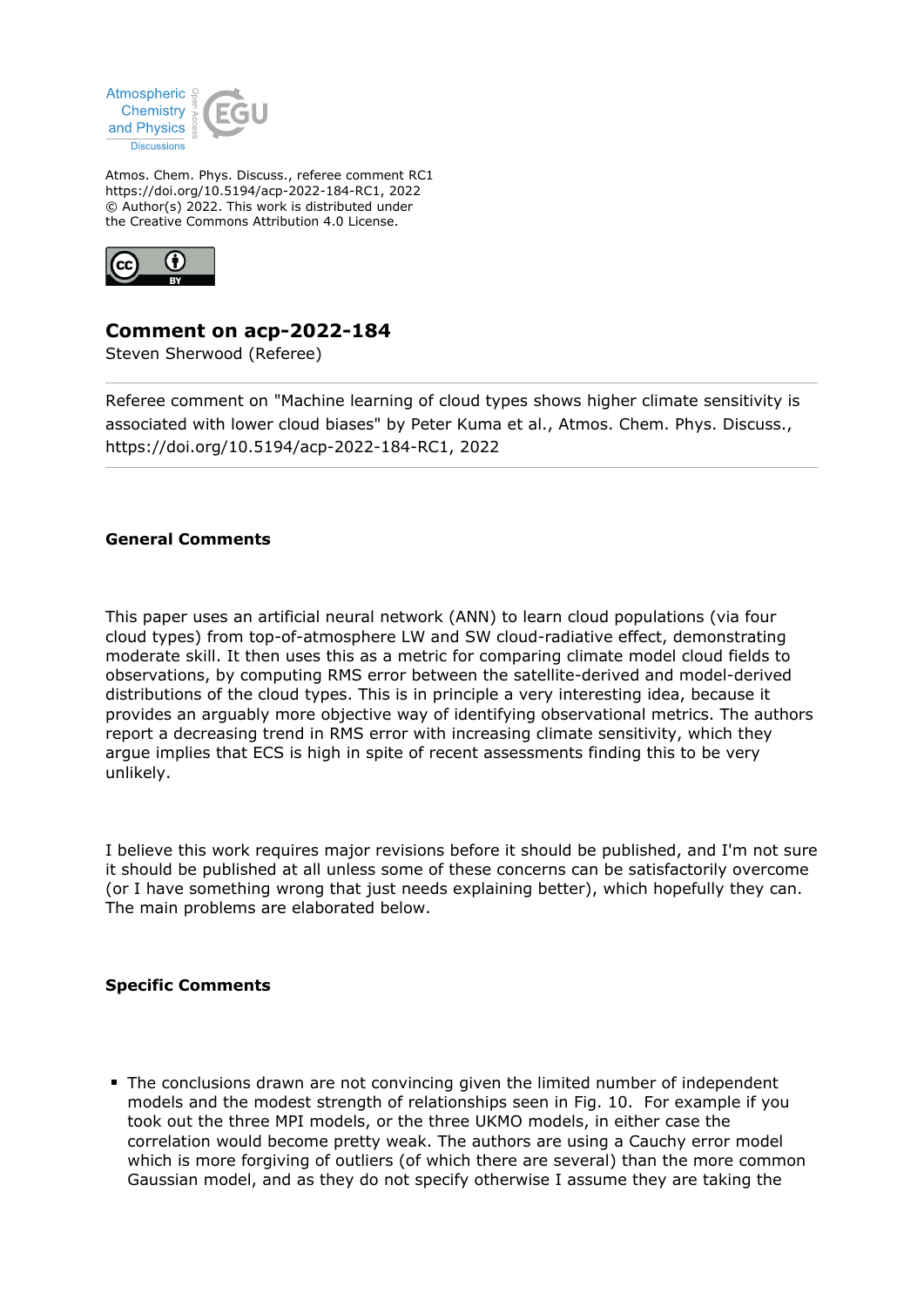models to be independent (which is not a good assumption since, as the authors themselves discuss, various models by the same centre often behave similarly). This problem could be addressed if the authors were able to include more models (and I am surprised more cannot be used). Certainly, given that several models disobey the fit, this leaves a reasonable chance that the real world would also disobey the fit, whereas the authors seem to be tacitly assuming in their discussion that the only way ECS could be anything but very high is for the whole relationship to be perversely wrong. Having said this I do think it is useful and interesting to show that the more accurate models have higher ECS (although that has been shown by other studies using different metrics), since even if this doens't prove ECS is high, it does identify a conundrum that the modeling community needs to solve.

Also the authors should be aware of and probably cite papers such as Zhu et al. 2022 doi:10.1029/2021MS002776, who found that the NCAR model could be improved by making a change to the cloud scheme which also reduced the ECS of the model, i.e., a counterexample to the claimed relationship, or Zhao et al. 2016 (10.1175/JCLI-D-15-0191.1) who found that the ECS of the GFDL model could be changed substantially without affecting the latitudinal distribution of cloud radiative effect. Other authors (Klein, Hall, Caldwell) have pointed out that emergent constraints should be treated with much caution unless there is a mechanism linking the observable to the feedback; simply pointing out that clouds are being observed and are involved in the feedback is not a mechanism.

Finally, while the authors are entitled to their opinion on how much credibility to give their analysis vs. that of the IPCC and Sherwood et al. (which they should not call an "expert judgment" study since that implies it was based on an expert elicitation rather than an analysis of evidence), I would say it is unfairly dismissive given that those assessments quantitatively incorporated many independent lines of evidence including other emergent constraint studies not dissimilar to this one, for example Volodin et al. which is arguably based on a similar argument and dataset to the current paper (and still has some limited skill — see Schlund et al. 2020). The constraint on ECS offered by the authors is much more indirect and model-dependent than the multiple additional constraints used by the other assessments.

- I am not convinced that the ANN is behaving as expected. First, the authors have not shown any spatial maps of their verification data to compare with the maps of predicted cloud types. Second, the optical-depth/cloud-height histograms (Fig. 6) don't make any sense—they show that high clouds have the same distribution as the overall mean, but two different low-cloud types differ in opposite directions. But the high-cloud composite should show more, er, high cloud. I don't think this can be right.
- The cloud dataset is not adequately described. Are cloud amounts of each type given in oktas? Or are the clouds seen at each time simply assigned to one of the 27 categories? Or can multiple categories be assigned in a single synoptic observation, i.e., each category assigned a one or zero at each observing time? What exactly is the ANN going to predict? This needs to be given in Section 2.1.4.
- The way the ANN is employed is also not adequately explained, I'm not sure I fully understand what the authors have done, and what I do think I understand, I mostly had to piece together based on strands in the discussion of results. Also the motivation for the experiment design is not explained — what do we expect this approach to gain that was not gained by all the other efforts to classify or divide cloud scenes into different categories? You need a new section before "Results" where you explain the methodology properly. In 3.1 you don't say enough. For example you need to explain exactly what the features are and what you are trying to predict (see above comment, we don't even know the cloud states are represented via numbers). Are you (as I suspect) presenting each ~50x50 grid as single training instances? In which case the output of the ANN is a same-size grid of some measure of cloud state (Predicted cloud type, amount of each cloud type—don't even know if this is a categorical (classifier) or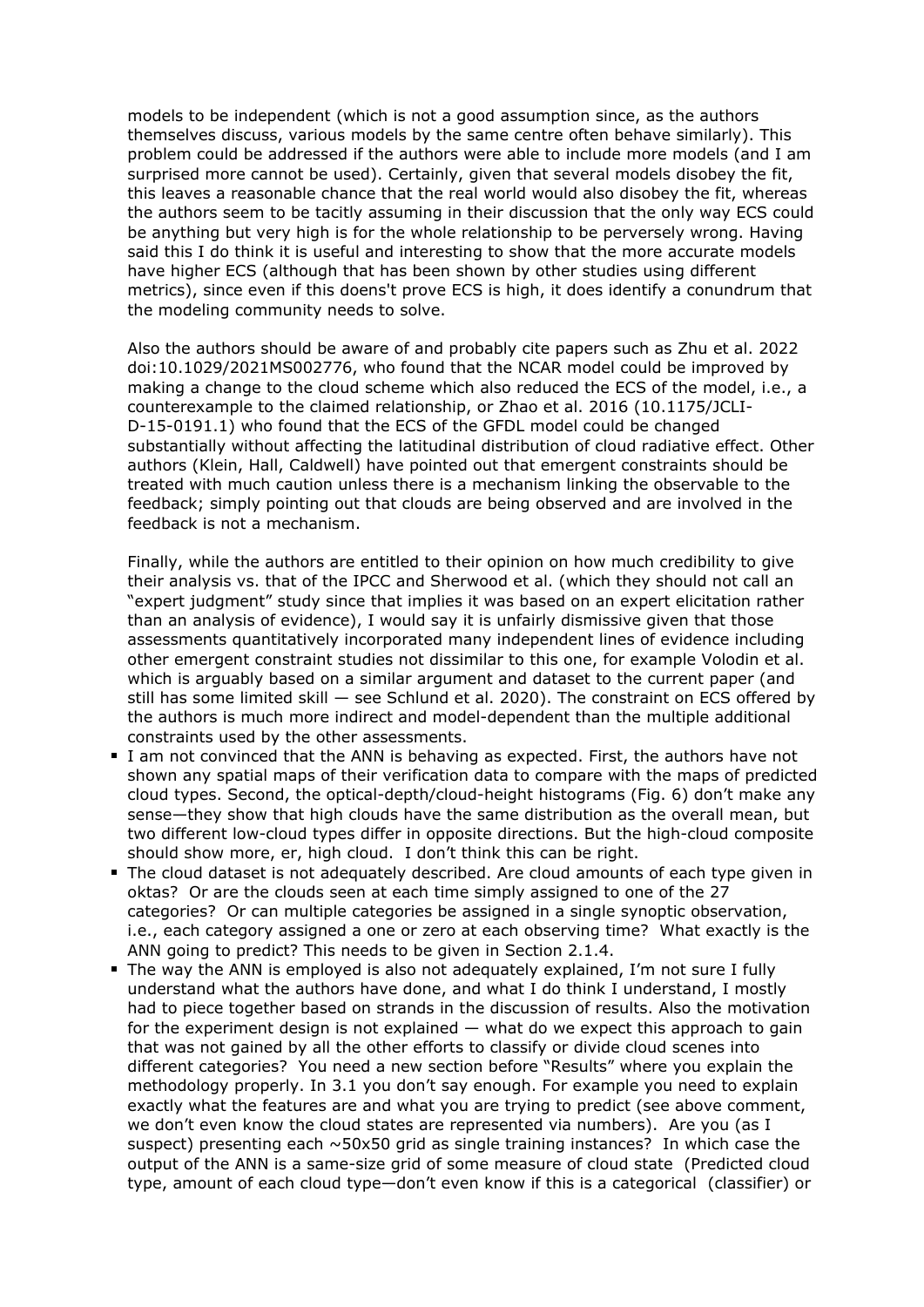a real-valued (regression) target variable). Or are you prediction *how many* grid points will be assigned to each cloud type? Are any other variables used as training features, for example surface temperature (which you said earlier you were using but I don't see where it comes in)? Or the only predictors are the grid of normalised SW and LW CREs? As I understand it, according to Fig. 1, most of these grid points will have no verification value available, only those observed by an IDD station. I assume you then retain the predictions only at those locations? Help!

- If I understand correctly, I don't think the authors are doing this in an optimal way. Based on my inferences, I believe each training instance is a tile of roughly 50x50 grid points; that the features are the gridded maps of SW and LW (normalised) CRE; and that the target variable predicted is the amount of each cloud type in the tile. This means the ANN predicts only four numbers for each tile, thus the authors can make only extremely smooth estimates (e.g. Fig. 4) with no detail at or below the tile dimension. Yet one should be able to predict high, mid and low cloud quite effectively on a *ocal* basis just from local SW and LW CRE: high LW CRE means high clouds, high SW and low LW CRE means low clouds; etc. Indeed this is routinely done and is the basic for e.g. the ISCCP cloud classification and other similar ones. It is not clear whether, or how this study has used any of the nominally available spatial information in the tile. If it is not being used then there is no point in starting with tiles, why not use each grid point (where you have a verification datum) as a training instance? If the authors do want to use spatial information (i.e. texture in the cloud field), then I would expect the authors to train on the entire global dataset using a convolutional neural network or other image processing approach that can produce detailed localised predictions rather than only producing populations accumulated over a large region. Or indeed they could use many more (and probably smaller) tiles in a standard NN and predict only the cloud properties at the centre of the tile. This would enable much more incisive testing of both the algorithm and the climate models.
- I don't find the comparison to traditional classification (Fig. 7) to be useful because of the way the data are being so severely coarse-grained (see point 4). The traditional measures are all local. The comparisons seem to suggest that their classifications have little to do with the traditional ones, which again is highly suspicious since the latter are based on robust physical arguments and should work well at least for high/med/low cloud distinction.

## **Technical suggestions**

Section 2.1.2: I'm surprised that so few models are able to be included, since nearly all will have done the two required experiments, and yet you have fewer than half of the models. I assume that most models did not provide all of the desired radiation variables. Can you specify what was the main thing missing from the other models?

Fig. 1: caption states that panels show spectra, but a spectrum is a graph of intensity vs. wavelength. These panels show images not spectra. Also, is the GCM image also from a single day? What day? how was it chosen? It looks fairly close to the observed one so I am guessing you searched somehow for a day that was close—if so this needs to be explained.

158: I don't understand what is being assumed multivariate normal here, or even what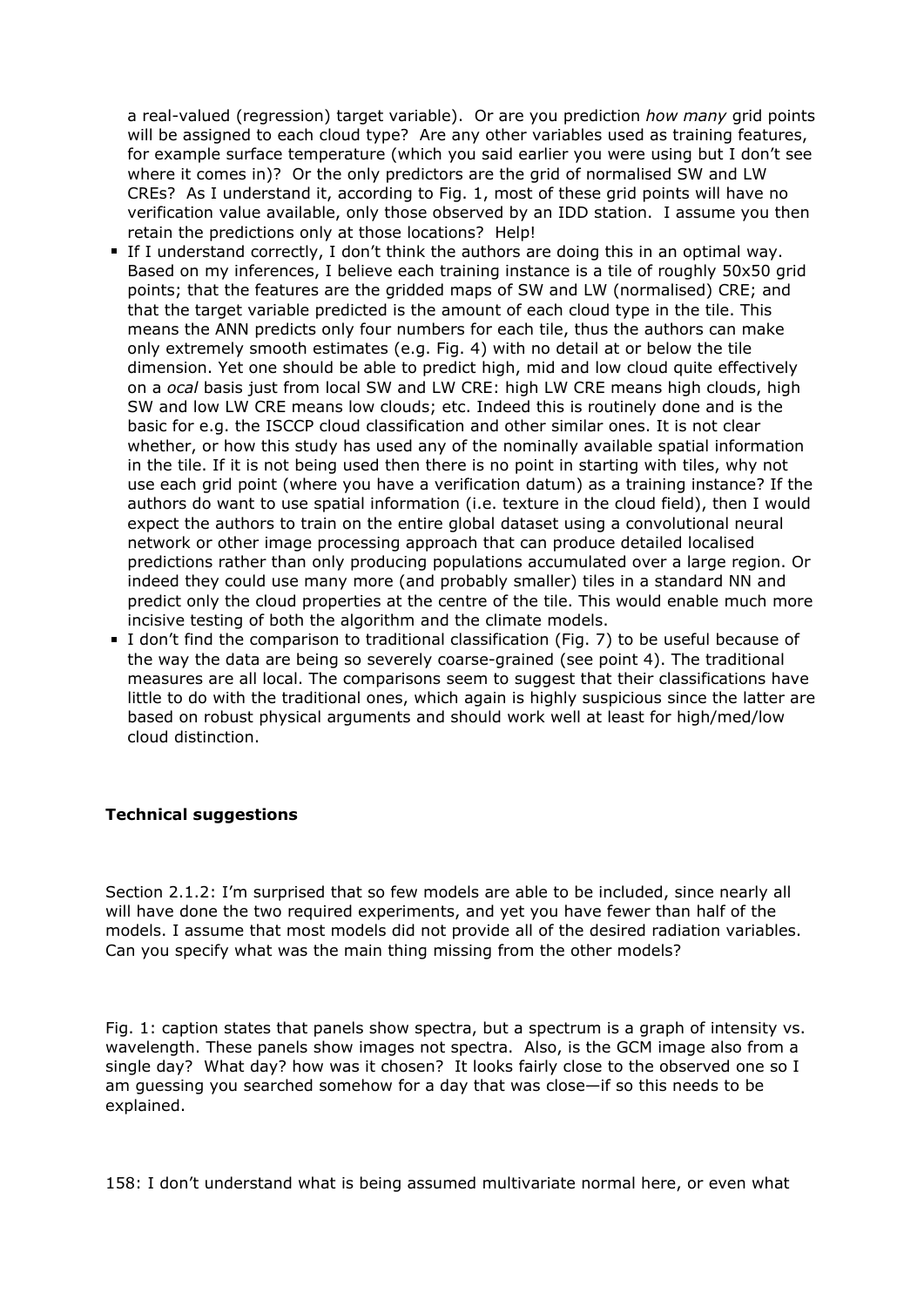the three dimensions are (lon/lat/time?). Why do we assume a normal distribution in time? I would have thought we were just grabbing data from each day, at uniformly (not normally) sampled tile locations.

159: please also specify that these are TOA upward values

170: please clarify if you discarded these points both for SW and LW training, or only for SW. I don't see any reason to discard them for LW, unless it would make your ML approach inefficient to have unpaired LW values. Clouds in the polar night will have nontrivial LW forcing effects.

Fig. 3: Do I correctly interpret from this figure that the ANN is performing better on the evaluation partition than the training partition of the data? That is not usual. Maybe there is something I am missing here?

199: when you say "Cloud types in … reanalyses", I assume you mean the cloud types inferred by running the TOA radiation data through the ANN, not the actual clouds in the reanalysis? Please clarify.

201-4: This is not a complete sentence (no verb)

205: I don't think you can dismiss the error that easily. There are strat-cu decks that would not have any other cloud type, and would be large enough to be resolved. I do see them, smoothed out, but to tell if they are fully represented or not we'd need a comparison truth plot.

Fig. 4: Why doesn't this figure include a set of panels for the target (IDD) observations? Only then can we see whether the algorithm is working, no? (see point  $#2$  above)

224: wrong citation format

Fig. 7: we need to be told what the three rows and five columns represent. No good to just cite a paper we have to go look at to find out. More generally, I am not sure this whole analysis adds much to the paper anyway (see point #6 above).

Fig. 8: The caption doesn't fully clarify what is different between the second and third